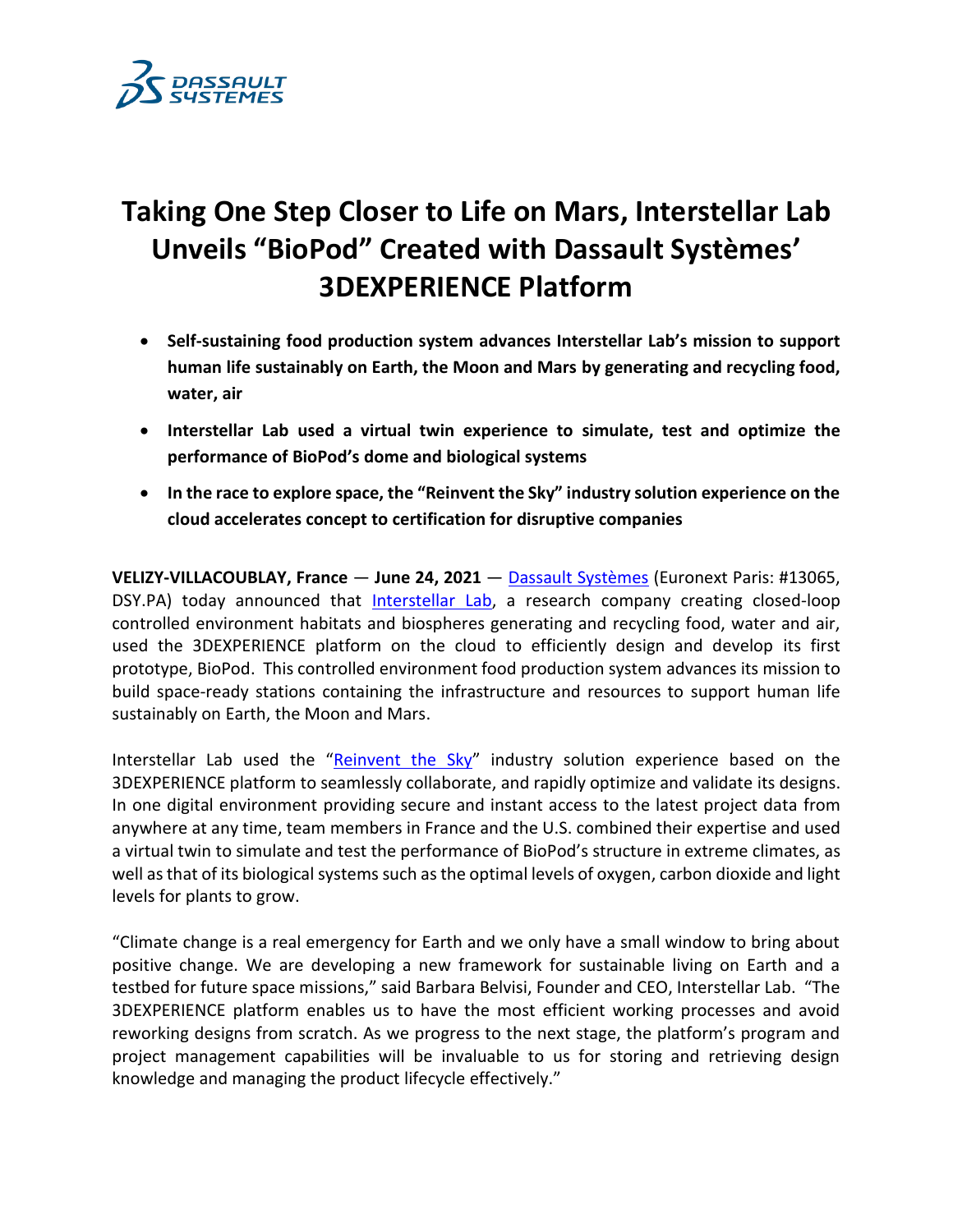BioPod is an inflatable dome measuring 6 meters (19.7 feet) wide, 10 meters (32.8 feet) long and 4.5 meters (14.8 feet) high that uses composites for the solid technical base and soft plastic membranes for the main and outer shell. It is designed to revolutionize food production by combining advanced crop cultivation technology with predictive monitoring to grow a diverse array of crops and plants that would not otherwise survive in a traditional indoor farming setup.

As BioPod evolves, Interstellar Lab will use the virtual twin to experience and monitor the dome's operations and maintenance, and gather data around food production and the environment. The 3DEXPERIENCE platform will also facilitate communication with suppliers as the company designs future modules and scales up manufacturing and outsourcing, and enable Interstellar Lab to create photo-realistic renderings from BioPod's 3D model, to communicate its vision.

"Innovators are shaking up traditional industry dynamics in the race to explore space with new concepts defining the future of aerospace systems," said David Ziegler, Vice President, Aerospace & Defense Industry, Dassault Systèmes. "The 3DEXPERIENCE platform enables them to integrate technology into product development and accelerate the product lifecycle from concept to certification using the same tools that larger companies use, without the overhead. They can engage in virtual twin experiences to optimize their ideas, gain critical first-to-market advantage, and introduce more sustainable ways to live and explore."

# **Social media:**

Share this on Twitter: Taking one step closer to life on Mars, @InterstellarLA unveils "BioPod" created with @Dassault3DS #3DEXPERIENCE

Connect with Dassault Systèmes on [Twitter](https://twitter.com/Dassault3DS) [Facebook](https://www.facebook.com/DassaultSystemes) [LinkedIn](https://www.linkedin.com/company/dassaultsystemes) [YouTube](https://www.youtube.com/DassaultSystemes)

## **For more information:**

Read the customer story: <https://www.3ds.com/insights/customer-stories/interstellar-lab>

Dassault Systèmes' industry solution experiences for the aerospace & defense industry: <https://ifwe.3ds.com/aerospace-defense>

Dassault Systèmes' 3DEXPERIENCE platform, 3D design software, 3D Digital Mock Up and Product Lifecycle Management (PLM) solutions: [http://www.3ds.com](http://www.3ds.com/)

###

## **About Dassault Systèmes**

Dassault Systèmes, the 3DEXPERIENCE Company, is a catalyst for human progress. We provide business and people with collaborative 3D virtual environments to imagine sustainable innovations. By creating virtual twin experiences